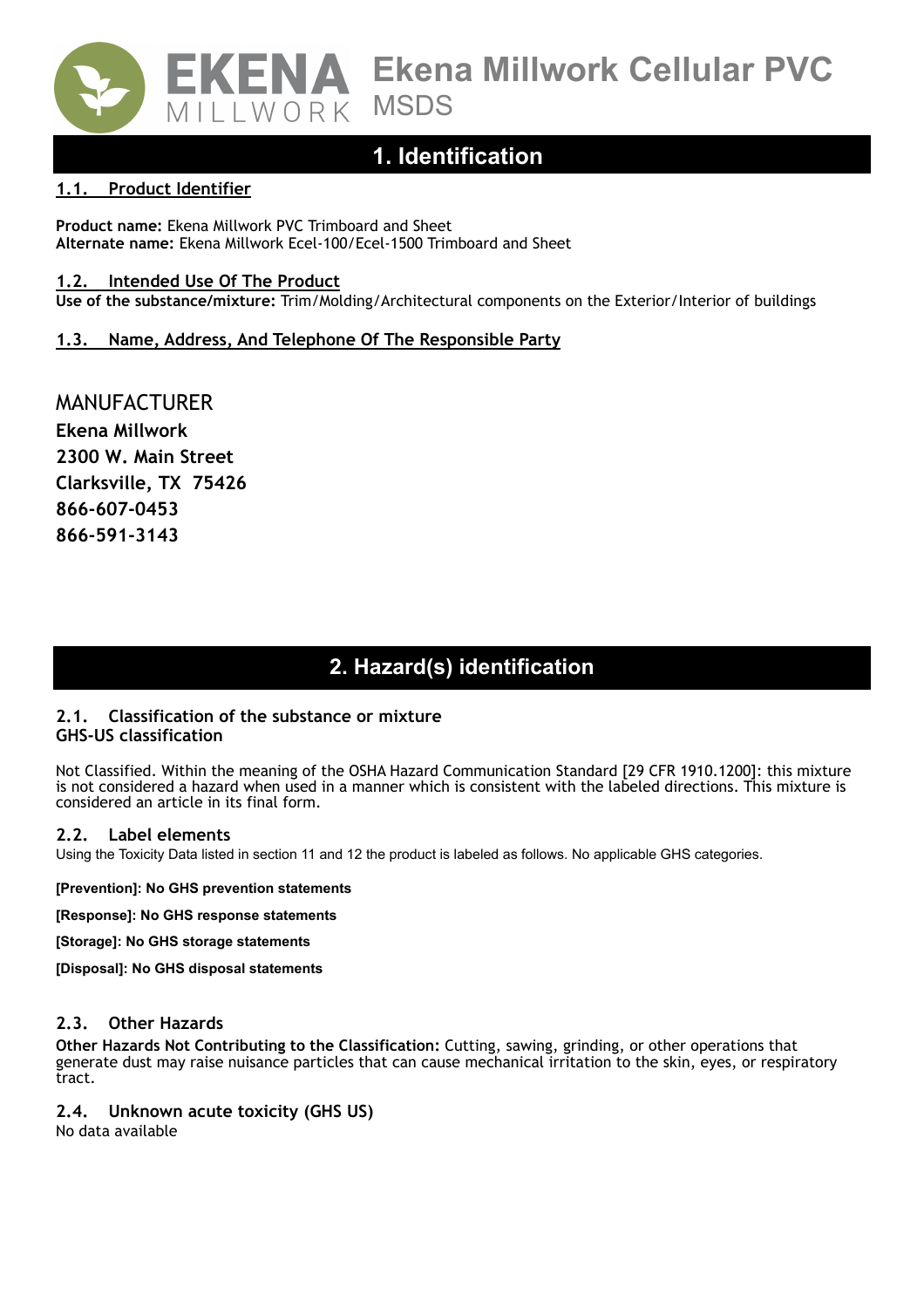# **SECTION 3: Composition/information on ingredients 3. Composition/information on ingredients**

### **3. Composition/information on ingredients**

This product is an article as defined in 29 CFR 1910.1200. It will not result in exposure to hazardous chemicals under normal conditions of use. This product is not subject to the reporting requirements of Section 313 of Title III of the Superfund Amendments and Reauthorization Act of 1986 and 40 CFR Part 372.

This product contains the following substances that present a hazard within the meaning of the relevant State and Federal Hazardous Substances regulations.

| <b>Ingredient/Chemical Designations</b>                          | Weight % | <b>GHS Classification</b> | <b>Notes</b> |
|------------------------------------------------------------------|----------|---------------------------|--------------|
| <b>PVC (Chloroethylene, polymer) CAS</b><br>Number: 0009002-86-2 | $> 70\%$ | <b>Not Classified</b>     |              |
| Titanium dioxide<br><b>CAS Number: 0013463-67-7</b>              | $~10\%$  | <b>Not Classified</b>     |              |
| <b>Calcium carbonate</b><br><b>CAS Number: 0001317-65-3</b>      | $15\%$   | <b>Not Classified</b>     |              |
|                                                                  |          |                           |              |

In accordance with paragraph (i) of §1910.1200, the specific chemical identity and/or exact percentage (concentration) of composition has been withheld as a trade secret.

- [1] Substance classified with a health or environmental hazard.
- [2] Substance with a workplace exposure limit.

#### [3] PBT-substance or vPvB-substance.

#### **CTION 4: First aid measures 4. First aid measures**

#### **4.1. Description of first aid measures**

**First-aid measures general**: If injury occurs or if you feel unwell seek medical attention or advice.

**First-aid measures after inhalation**: Not expected to present a significant inhalation hazard under anticipated conditions of normal use. Remove to fresh air, keep patient warm and at rest. If breathing is irregular or stopped, give artificial respiration. If unconscious place in the recovery position and obtain immediate medical attention. Give nothing by mouth. Obtain medical attention if breathing difficulty persists.

**First-aid measures after skin contact**: None expected under normal conditions of use. Obtain medical attention if irritation develops or persists. If burned by molten plastics, get medical attention immediately.

**First-aid measures after eye contact**: Adverse effects not expected from this product. Irrigate copiously with clean water for at least 15 minutes, holding the eyelids apart and seek medical attention. Obtain medical attention if pain, blinking or redness persist.

**First-aid measures after ingestion**: Not expected to be a primary route of exposure. If swallowed obtain immediate medical attention. Keep at rest. Do NOT induce vomiting. Obtain emergency medical attention.

#### **4.2. Most important symptoms and effects, both acute and delayed**

**Overview:** During a fire emergency, when this product is burned, it may generate smoke.

**Symptoms/injuries:** Not expected to present a significant hazard under anticipated conditions of normal use. Prolonged contact with large amounts of dust may cause mechanical irritation. Final product may have sharp edges.

**Symptoms/injuries after inhalation:** Not expected to present a significant inhalation hazard under anticipated conditions of normal use.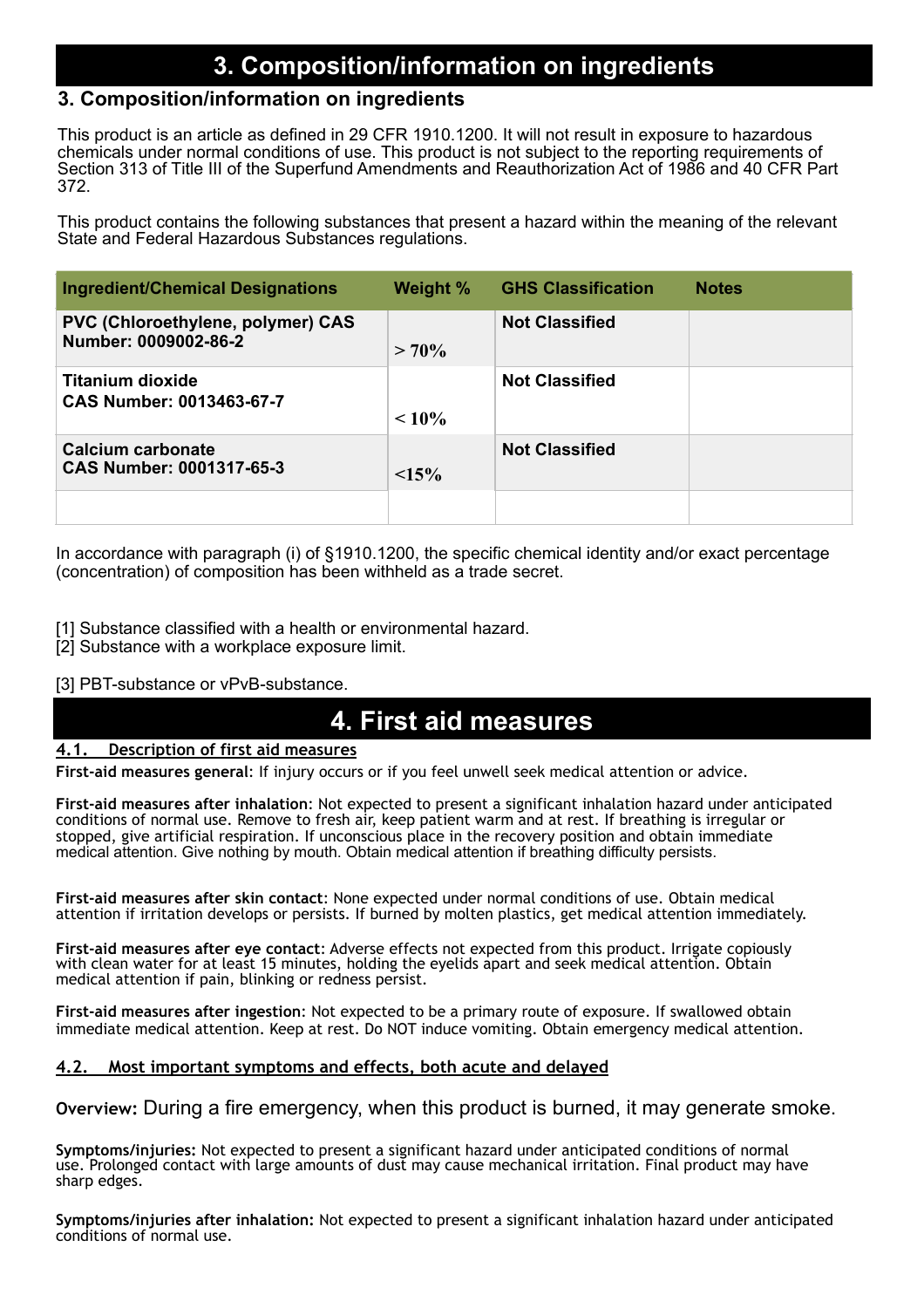**Symptoms/injuries after skin contact:** Not expected to be a primary route of exposure. Risk of thermal burns on contact with molten product.

**Symptoms/injuries after eye contact:** Not expected to be a primary route of exposure. Excessive dust production at the time of cutting may cause minor eye irritation.

**Symptoms/injuries after ingestion:** Ingestion is not considered a potential route of exposure.

#### **4.3. Indication of any immediate medical attention and special treatment needed**

If you feel unwell, seek medical advice (show the label where possible).

# **SECTION 5: Firefighting measures 5. Fire-fighting measures**

#### **5.1. Extinguishing media**

**Suitable extinguishing media:** Use extinguishing media appropriate for surrounding fire. **Unsuitable extinguishing media:** Do not use a heavy water stream. Use of heavy stream of water may spread fire.

#### **5.2. Special hazards arising from the substance or mixture**

**Fire hazard:** Not considered flammable but may burn at high temperatures. Hazardous decomposition: If burned, will generate carbon dioxide, carbon monoxide, HCl **Explosion hazard:** Product is not explosive.

**Reactivity:** Hazardous reactions will not occur under normal conditions.

#### **5.3. Advice for firefighters**

**Precautionary measures fire:** Exercise caution when fighting any chemical fire.

**Firefighting instructions:** Use water spray or fog for cooling exposed containers.

**Protection during firefighting:** Do not enter fire area without proper protective equipment, including respiratory protection.

**Other information:** Do not allow run-off from fire fighting to enter drains or water courses.

### **SECTION 6: Accidental release measures 6. Accidental release measures**

#### **6.1. Personal precautions, protective equipment and emergency procedures**

**General measures**: Avoid breathing (dust, vapors, fumes from molten material). Final product may have sharp edges.

#### **6.1.1. For non-emergency personnel**

**Protective equipment:** Use appropriate personal protection equipment (PPE). **Emergency procedures:** Evacuate unnecessary personnel.

#### **6.1.2. For emergency responders**

Protective equipment: Equip cleanup crew with proper protection. **Emergency procedures:** Ventilate area.

#### **6.2. Environmental precautions**

Prevent entry to sewers and public waters. Use good personal hygiene practices. Wash hands before eating, drinking, smoking or using toilet. Promptly remove soiled clothing and wash thoroughly before reuse.

#### **6.3. Methods and material for containment and cleaning up**

**For containment:** Avoid generation of dust during clean-up of spills. Sweep or vacuum the product to recover it. **Methods for cleaning up:** Clear up spills immediately and dispose of waste safely.

#### **6.4. Reference to other sections**

See heading 8, exposure controls and personal protection.

# **SECTION 7: Handling and storage 7. Handling and storage**

#### **7.1. Precautions for safe handling**

**Additional hazards when processed:** Avoid dust production. Final product may have sharp edges. Risk of thermal burns on contact with molten product. Cutting, sawing, grinding, or other operations that generate dust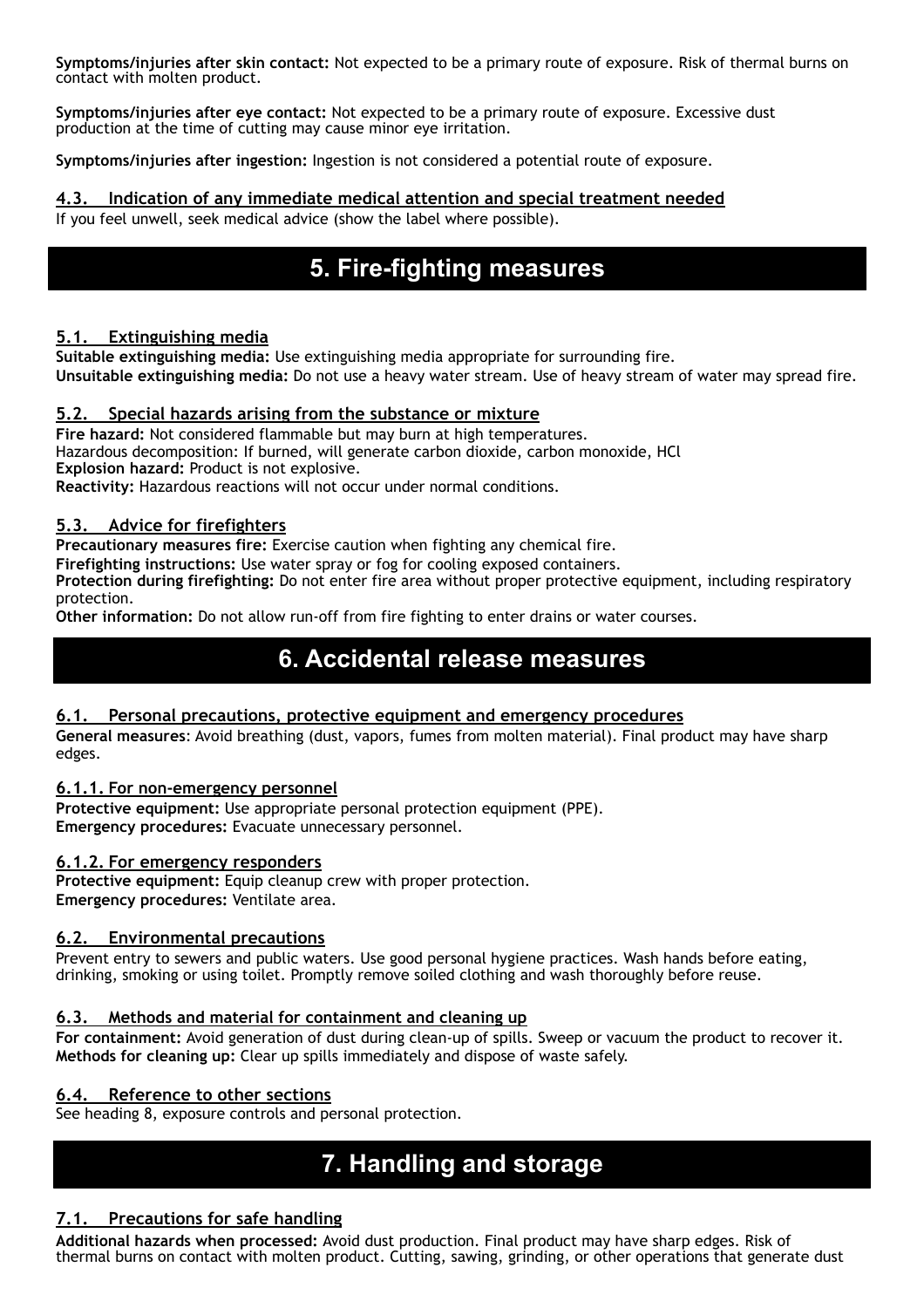may raise nuisance particles that can cause mechanical irritation to the skin, eyes, or respiratory tract. Polyvinyl chloride dust accumulation can present a dust explosion hazard. Take necessary measures to limit dust production, and follow applicable regulations. Wear gloves when cutting or fabricating sheet

**Hygiene measures:** Handle in accordance with good industrial hygiene and safety procedures. Wash hands and other exposed areas with mild soap and water before eating, drinking, or smoking and again when leaving work. Do not eat, drink or smoke when using this product.

#### **7.2. Conditions for safe storage, including any incompatibilities**

**Storage conditions:** Store away from incompatible materials. Store in a cool, dry, well-ventilated area, away from sources of extreme heat or fire. Note: Electrical build up is possible. **Incompatible products:** Strong acids. Strong bases. Strong oxidizers.

#### **7.3. Specific end use(s)**

Trim/Molding on the Exterior/Interior of buildings

# **SECTION 8: Exposure controls/personal protection 8. Exposure controls and personal protection**

#### **8.1. Control parameters**

The final product is considered an article and not hazardous in its final form under normal conditions of use according to 29CFR 1910.1200. The ingredients contained within this product are not expected to be bioavailable under normal conditions of use.

#### **8.2. Exposure controls**

Personal protective equipment

Appropriate engineering controls : Provide adequate ventilation to minimize dust concentrations. : Safety glasses. Gloves. Insufficient ventilation (specifically with the accumulation of dust or vapors from molten product): wear respiratory protection.



Materials for protective clothing Not required for normal conditions of use. As necessary when handling hot or molten sheet, wear protective clothing. Hand protection **If handling hot or molten sheet wear insulated gloves, under** normal conditions wear work gloves. Eye protection Chemical goggles or safety glasses when cutting or fabricating the product Respiratory protection Use NIOSH-approved air-purifying or supplied-air respirator where airborne concentrations of dust or vapors from molten product are expected to exceed exposure limits. Other information **Department Constrained Hygiene practices**. Wash hands before eating, drinking, smoking or using toilet. Promptly remove soiled clothing and wash thoroughly before reuse.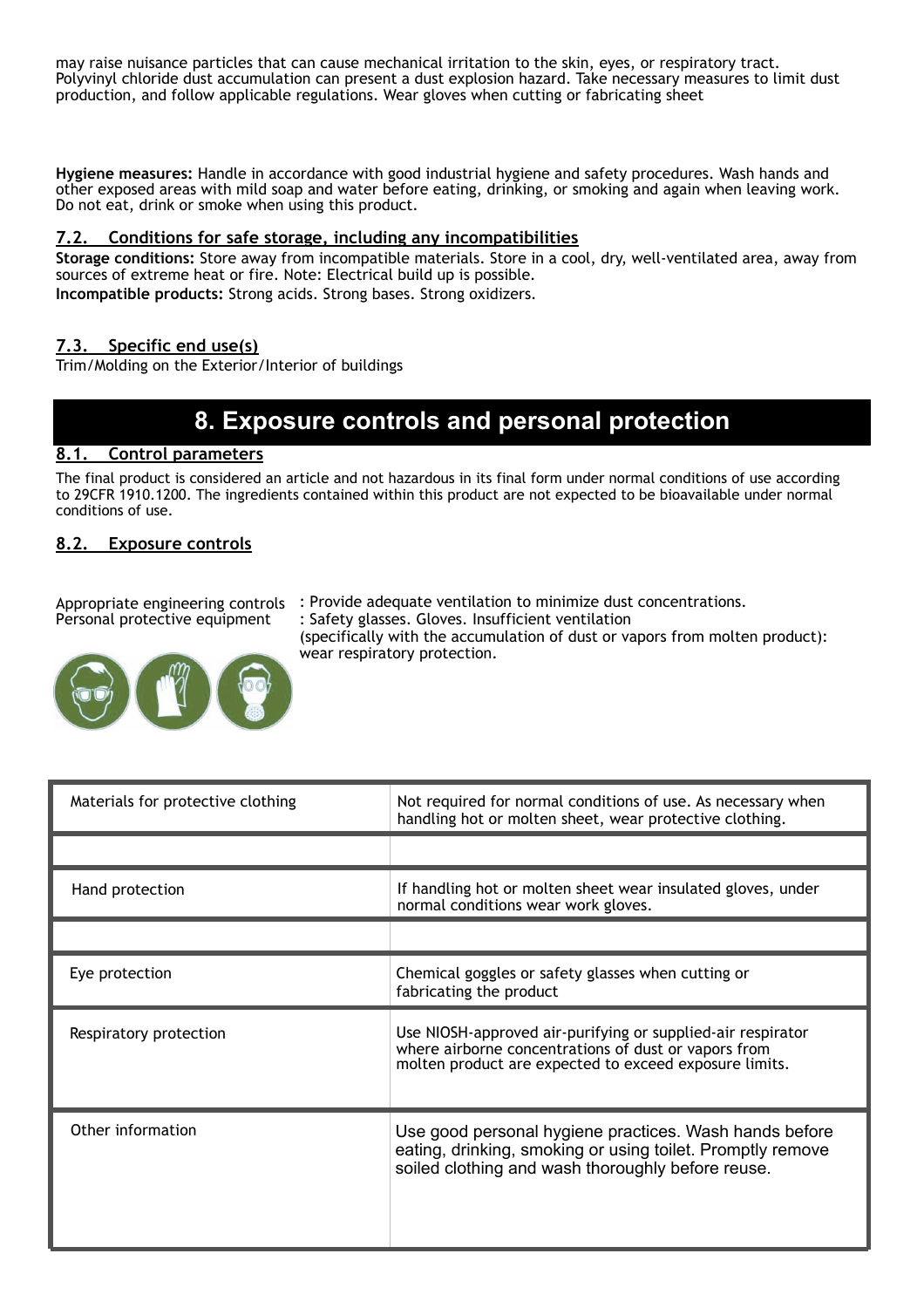| <b>SECTION 9: Physical and chemical properties</b> |                                                       |  |
|----------------------------------------------------|-------------------------------------------------------|--|
| 9.1.                                               | Information on basic physical and chemical properties |  |
| <b>Physical state</b>                              | Solid<br>$\ddot{\cdot}$                               |  |
| Appearance                                         | Finished Sheet/Board. White.<br>$\ddot{\cdot}$        |  |
| Odor                                               | $\ddot{\cdot}$<br><b>Odourless</b>                    |  |
| Odor threshold                                     | No data available<br>:                                |  |
| pH                                                 | N/A (Solid)<br>$\ddot{\cdot}$                         |  |
| Relative evaporation rate (butylacetate=1)         | No data available<br>$\ddot{\cdot}$                   |  |
| Melting point                                      | Decomposes before melting<br>:                        |  |
| <b>Freezing point</b>                              | N/A (Solid)<br>:                                      |  |
| <b>Boiling point</b>                               | N/A (Solid)<br>$\ddot{\cdot}$                         |  |
| <b>Flash Point</b>                                 | N/A (Solid)<br>$\ddot{\cdot}$                         |  |
| Auto-ignition temperature                          | No data available<br>$\ddot{\cdot}$                   |  |
| <b>Decomposition Temperature</b>                   | No data available<br>:                                |  |
| Flammability (solid, gas)                          | No data available<br>$\ddot{\cdot}$                   |  |
| Vapour pressure                                    | < 0.1<br>$\vdots$                                     |  |
| Relative vapour density at 20 °C                   | N/A (Solid)<br>$\ddot{\cdot}$                         |  |
| <b>Relative density</b>                            | N/A (Solid)                                           |  |
| Specific gravity                                   | $0.45 - 1.4$<br>$\ddot{\phantom{a}}$                  |  |
| Solubility                                         | None                                                  |  |
| Log Pow                                            | No data available<br>$\ddot{\cdot}$                   |  |
| Log Kow                                            | No data available<br>:                                |  |
| Viscosity, kinematic                               | $\ddot{\cdot}$<br>N/A (Solid)                         |  |
| Viscosity, dynamic                                 | N/A (Solid)                                           |  |
| <b>Explosive properties</b>                        | No data available<br>$\ddot{\cdot}$                   |  |
| <b>Oxidising properties</b>                        | No data available<br>$\ddot{\cdot}$                   |  |
| <b>Explosive limits</b>                            | Not applicable                                        |  |

### **9.2. Other information**

No additional information available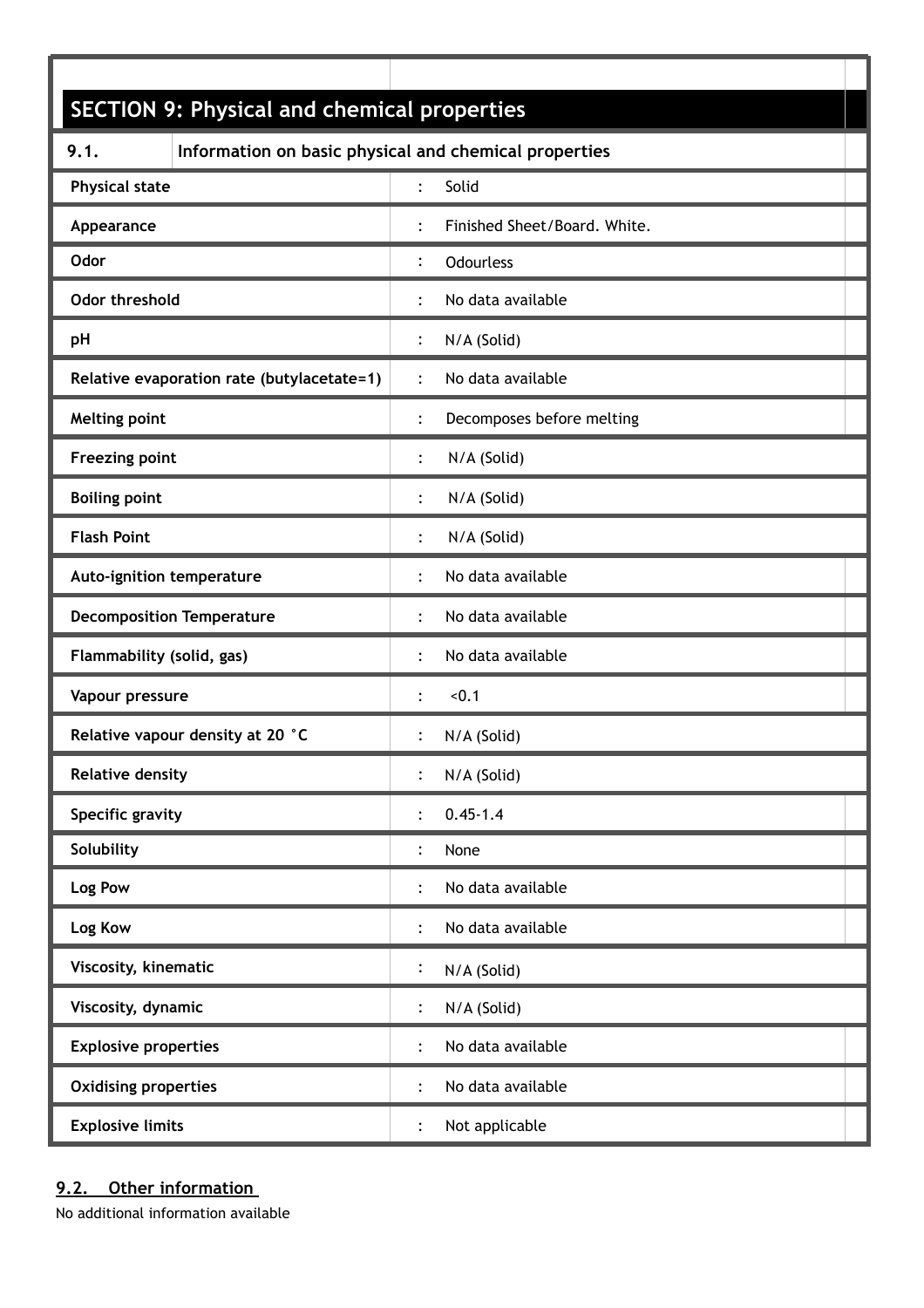# **10. Stability and reactivity**

**Reactivity: Hazardous reactions will not occur under normal conditions.** 

**Chemical Stability:** Stable at standard temperature and pressure. Sustained temperatures above 150°F may cause slow degradation.

**Possibility Of Hazardous Reactions:** Hazardous polymerization will not occur.

**Conditions To Avoid:** Direct sunlight. Extremely high or low temperatures. Incompatible materials.

**Incompatible Materials**: Strong acids. Strong bases. Strong oxidizers.

**Hazardous Decomposition Products:** Carbon oxides (CO, CO2). Hydrogen chloride. Toxic gases.

# **SECTION 11: Toxicological information 11. Toxicological information**

#### **11.1. Information on toxicological effects**

The final product is considered an article and not hazardous in its final form under normal conditions of use according to 29CFR 1910.1200. The ingredients contained within this product are not expected to be bioavailable under normal conditions of use.

**Acute toxicity**: Not classified

**Skin corrosion/irritation**: Not classified

**Serious eye damage/irritation**: Not classified

**Respiratory or skin sensitization**: Not classified

**Germ cell mutagenicity:** Not classified

**Carcinogenicity**: Not classified

**Reproductive toxicity:** Not classified

**Specific target organ toxicity (single exposure)**: Not classified

**Specific target organ toxicity (repeated exposure):** Not classified

**Aspiration hazard:** Not classified

**Symptoms/injuries after inhalation:** Not expected to present a significant inhalation hazard under anticipated conditions of normal use.

**Symptoms/injuries after skin contact:** Not expected to be a primary route of exposure. Risk of thermal burns on contact with molten product.

**Symptoms/injuries after eye contact:** Not expected to be a primary route of exposure. Excessive dust production at the time of cutting may cause minor eye irritation.

**Symptoms/injuries after ingestion:** Ingestion is not considered a potential route of exposure.

# **SECTION 12: Ecological information 12. Ecological information**

#### **12.1. Toxicity**

The final product is considered an article and not hazardous in its final form under normal conditions of use according to 29CFR 1910.1200. The ingredients contained within this product are not expected to be bioavailable under normal conditions of use.

**12.2. Persistence and degradability:** No additional information available

**12.3. Bioaccumulative potential:** No additional information available

**12.4. Mobility in soil:** No additional information available

**12.5. Other adverse effects**